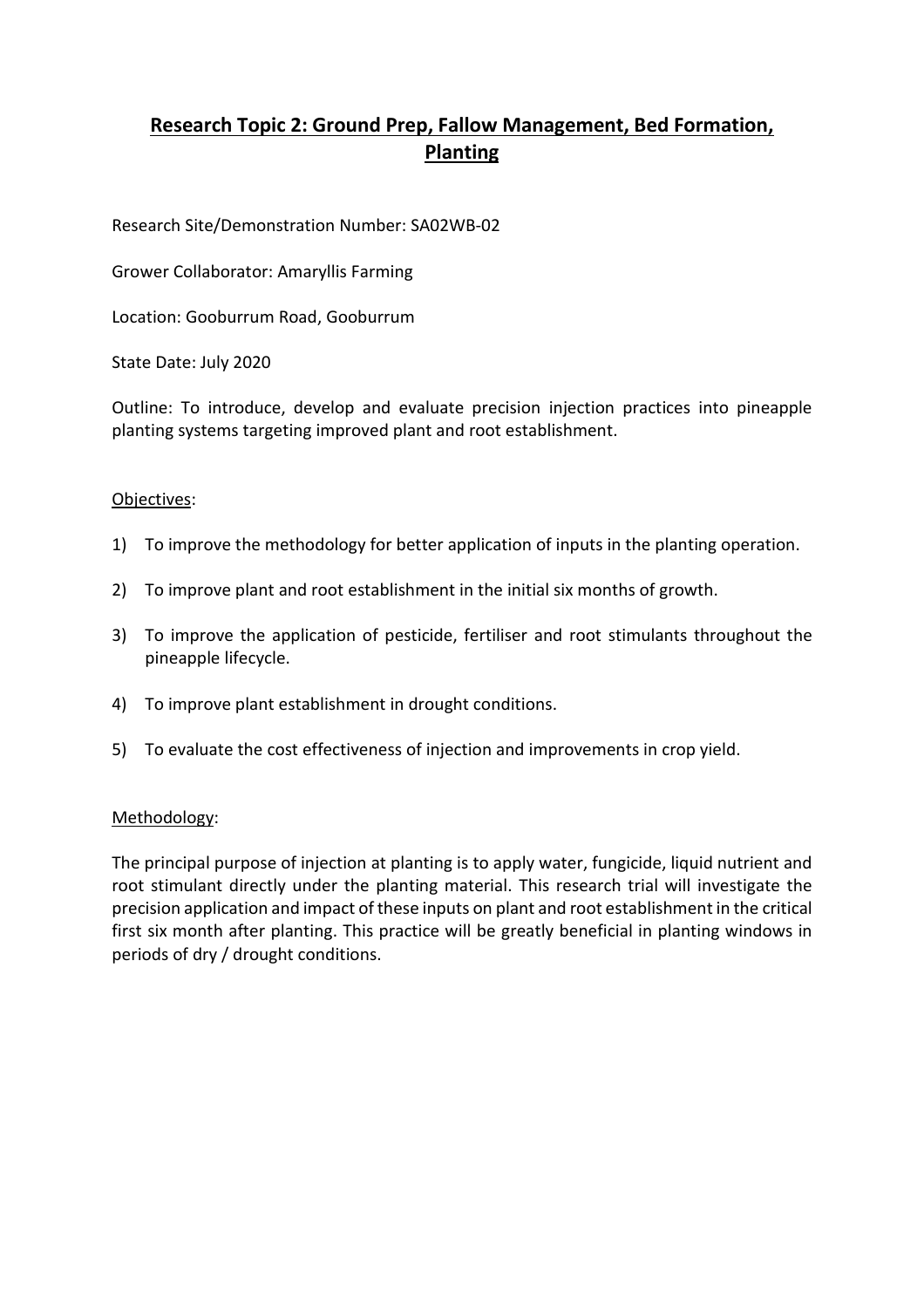

Trial location - Gooburrum Rd, Gooburrum

# Demonstration Practice:

| <b>Treatment Number</b> | Treatment                                                                                                                                 |
|-------------------------|-------------------------------------------------------------------------------------------------------------------------------------------|
| Treatment 1             | Injection at planting<br>Phase $1$ – Injection with water<br>Phase 2 - Injection with liquid fertiliser, fungicide and root<br>stimulant. |
| Treatment 2             | Standard practices - no injection                                                                                                         |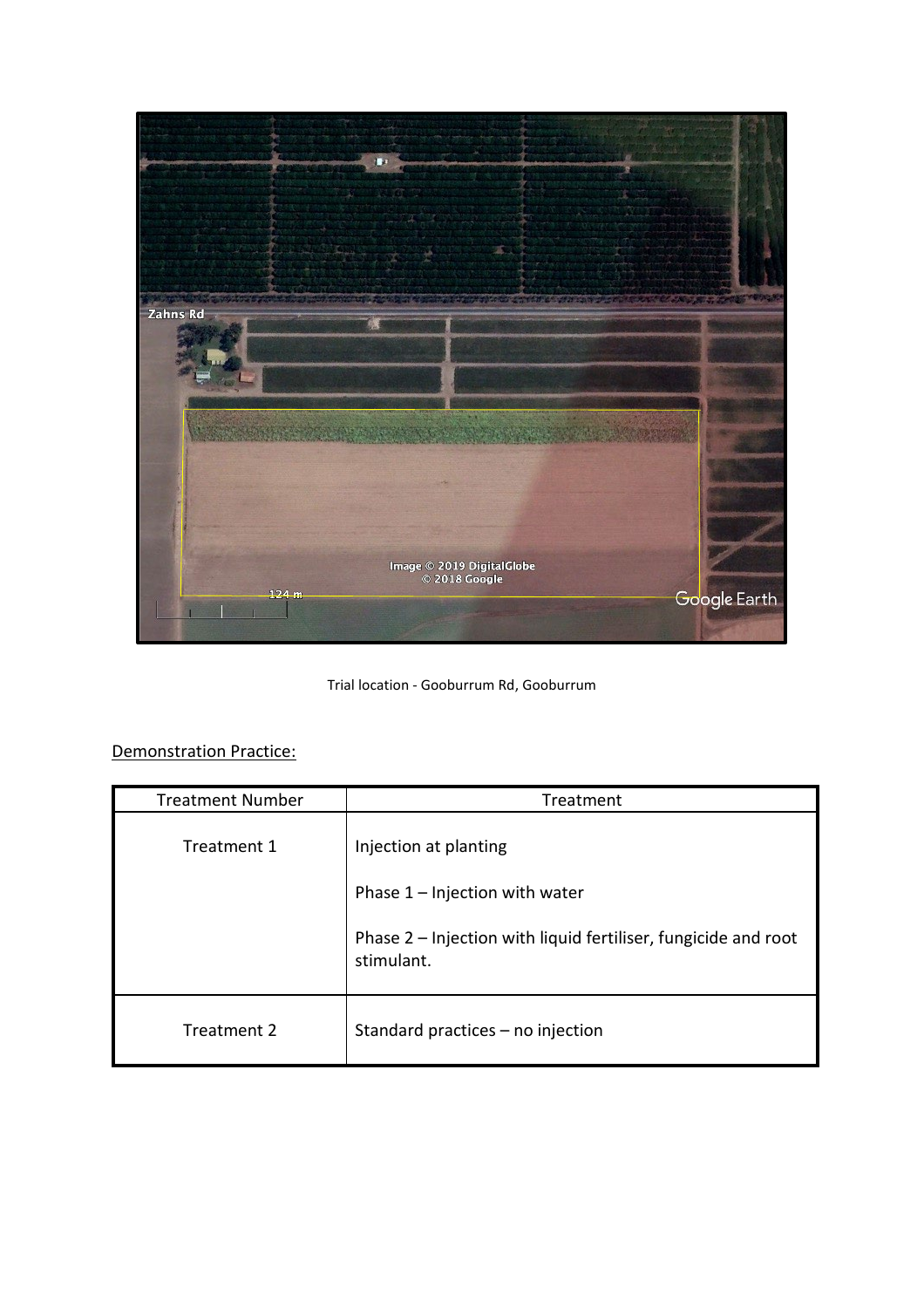# Assessment / Evaluation Method and Delivery Schedule:

| Assessment and Evaluation Method | Assessment and Evaluation Delivery Schedule |
|----------------------------------|---------------------------------------------|
| Crop and root health assessment  | Monthly for first six months                |
| Yield Assessment                 | Plant and ratoon crop harvest               |
| Cost analysis                    | Plant and ratoon crop yields                |

# Progress Report:

| <b>Current Progress:</b>                                                                          |
|---------------------------------------------------------------------------------------------------|
| February 2020<br>Machine constructed and initial pilot tests undertaken                           |
| May 2020<br>Phase 1 - site planted<br>Treatments applied                                          |
| May - September 2020<br>Root health measurements undertaken                                       |
| May 2021<br>Phase $2$ – site planted<br>Treatments applied                                        |
| Issues Encountered: Will require modifications to planting machinery to accommodate<br>injection. |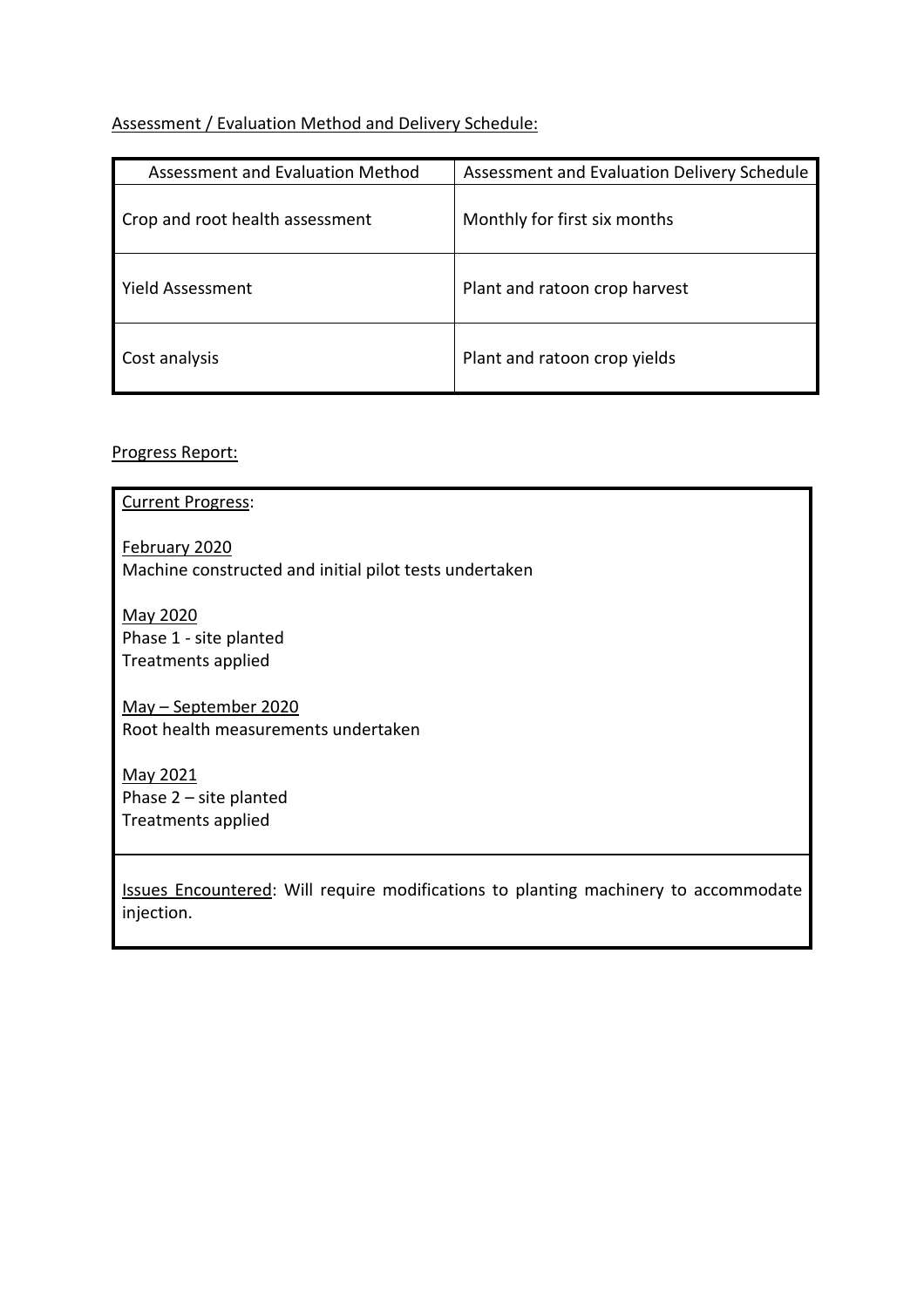

## **Results**

### Phase 1

The field at planting consisted extremely dry soil in drought conditions which inhibited root establishment and growth across treatment and standard. The volume of water applied through injection was 350 mL per planting hole. Results indicated the treatment has dramatically outperformed standard practice. Root volume has double in the treatment with substantially more root numbers and root length.